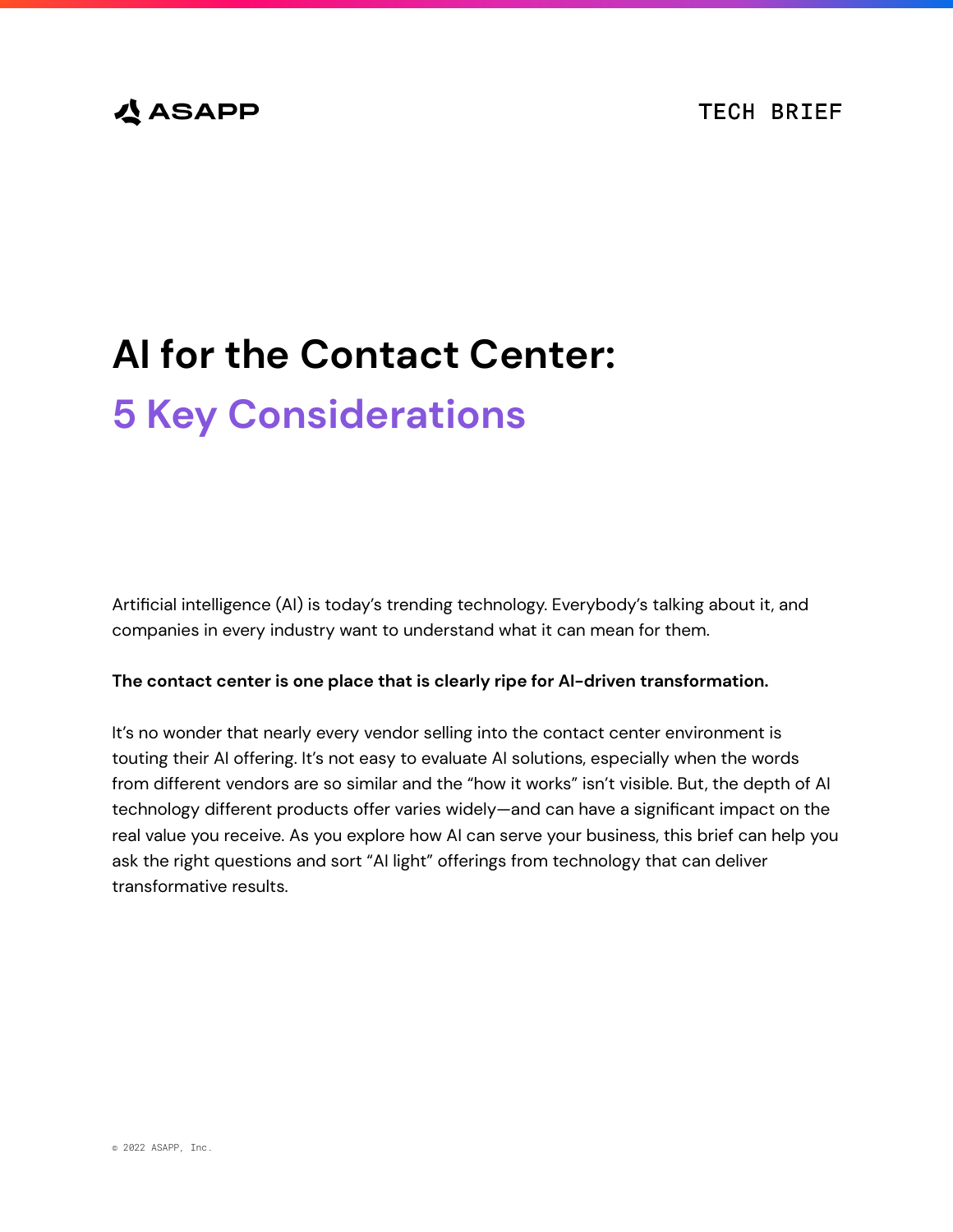# **公ASAPP**

### **TECH BRIEF**

# **Overview**

These are five key topics to consider as you're evaluating AI offerings:

- 1. What is the general approach to AI?
- 2. How are the machine learning models built?
- 3. Is the data used to train the models relevant to the business?
- 4. How will the solution behave over time? What support is needed?
- 5. AI feels like a black box. How can I understand the workings of this solution better?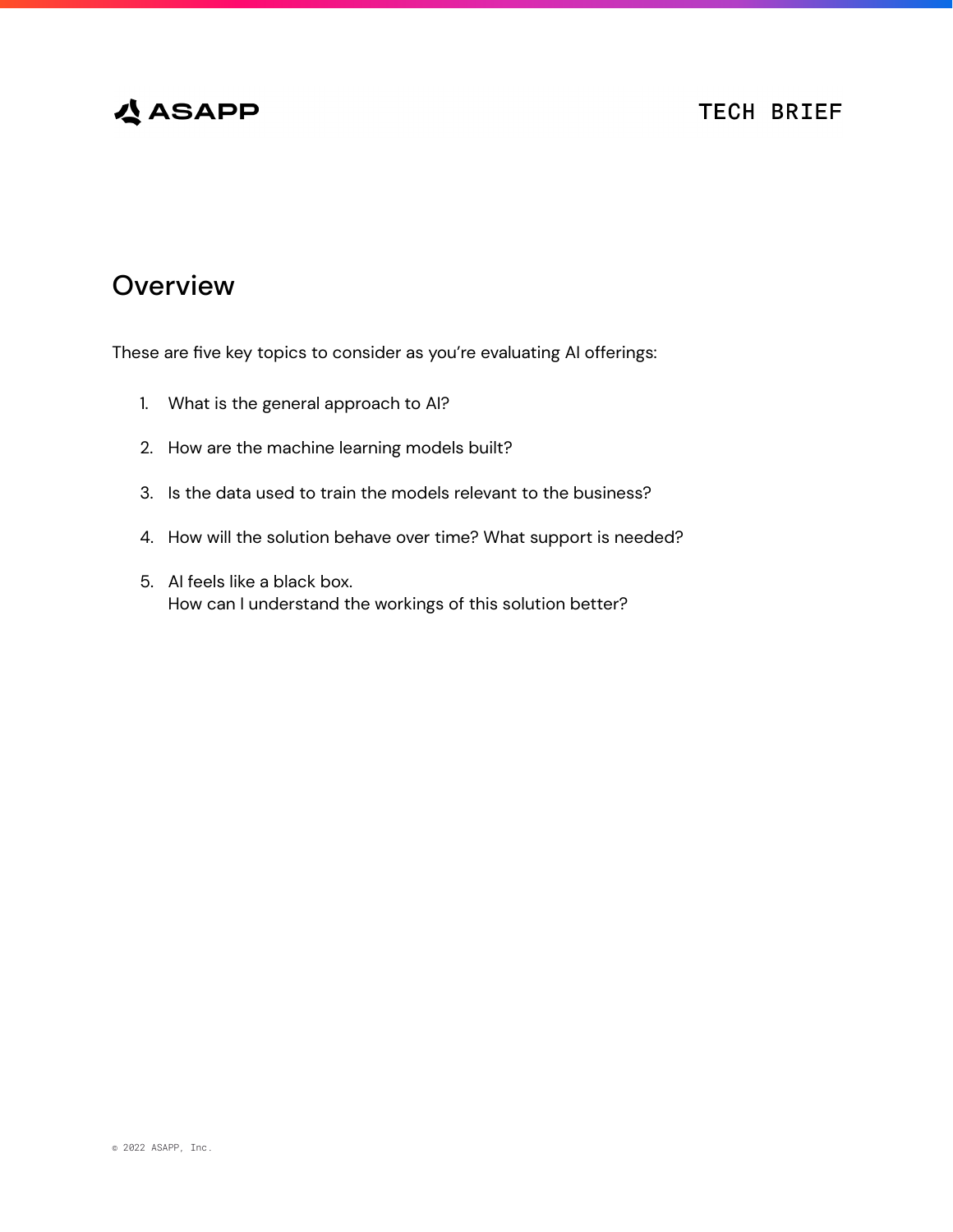### **TECH BRIEF**

# **公ASAPP**

### 1. What is the general approach to AI?

Contact centers have been going and growing for 40+ years now, so there's a lot of existing technology. Legacy contact center vendors are eager to include AI capabilities as part of their offerings—but, they're limited in how deep they can go. They're burdened with building onto their existing stacks. And, their primary expertise is not AI.

Newer vendors take various approaches in creating their offerings. Smaller companies are often just adapting low/no-code models or generic models from the open domain. They do this because they simply don't have the resources to build something from the ground up for the specific application they have in mind. Big cloud providers have resources to invest in developing state-of-the-art AI models, but the broad use of them means that they aren't particularly well suited for domain or industry-specific applications.

Very few are reimagining what's possible when you approach contact center challenges with AI as a foundational technology. If your aim is to go beyond incremental improvement and see transformative results, seek out vendors who are building AI native software specifically for the contact center.

#### **Here are some questions to ask to help you understand your vendor's approach:**

- **What is your primary business and area of expertise?** AI expertise with a contact center focus will yield the best results.
- **What can you tell me about your research and data science teams?** You're looking for a deep team committed to pushing the boundaries of AI and actively engaging in product development and ongoing evaluation.
- **Are your machine learning models built in house?** If they're not, you are likely looking at an "AI light" offering that will only provide limited benefit.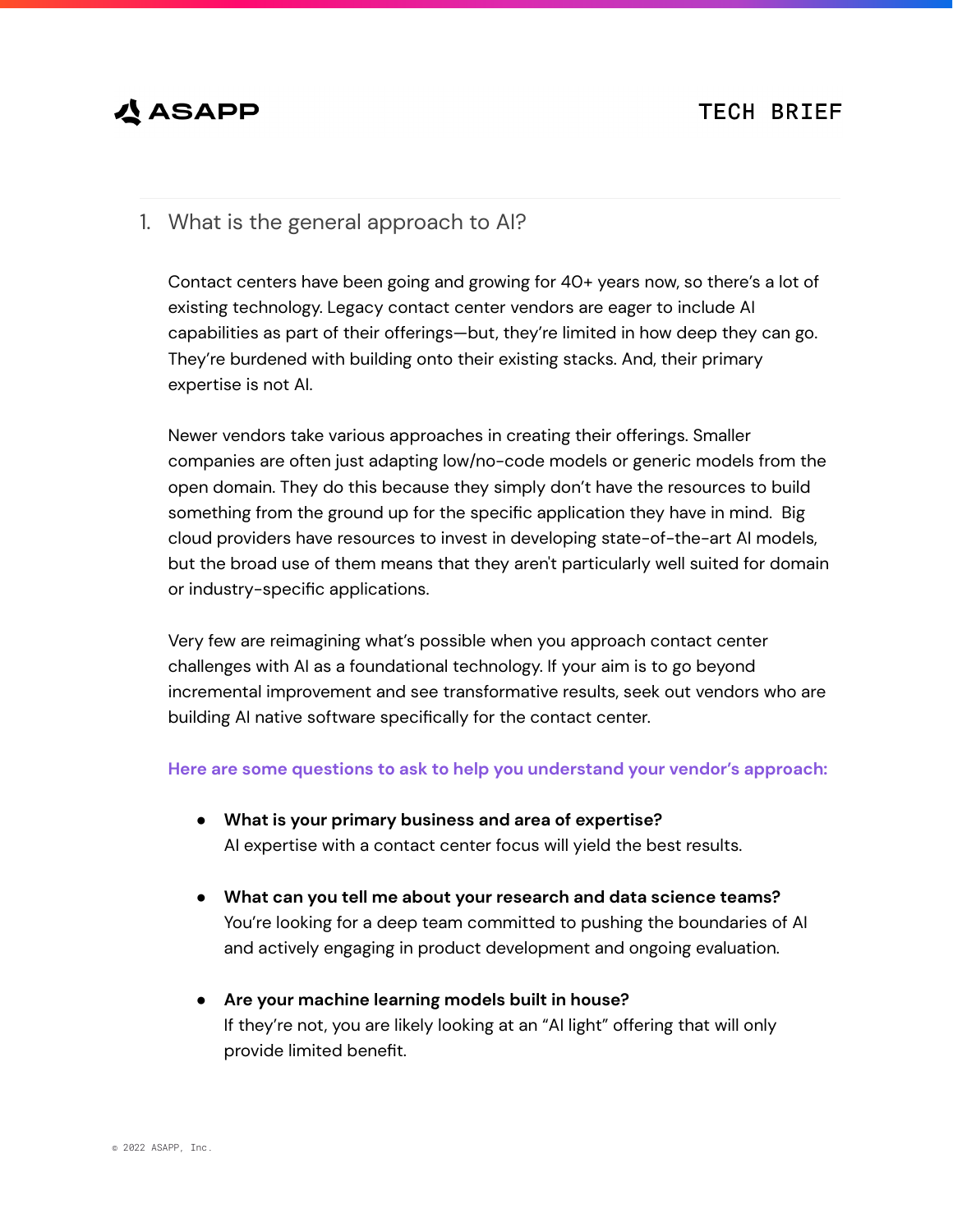### **TECH BRIEF**

# **公 ASAPP**

2. How are the machine learning models built?

There are at least three major modeling techniques used to get computers to act in intelligent ways:

### **● Software models that explicitly encode human knowledge and expertise (so-called heuristics or rule-based systems)**

In systems that are 'rules based,' performance will be limited by what the 'experts' already know and typically have no easy mechanism to update the rules that govern the system's behavior/performance.

#### **● Software models that can learn their own rules from very large sets of training data (so-called unsupervised machine learning)**

True ML systems discover new patterns and formulate new rules using more and more data the longer the system is in production—which typically leads to improved performance.

#### **● Software models that learn their own rules from training data which are then modified by way of human expertise (so called 'supervised learning').**

Supervised learning systems have the ability to find far more details than we could have taught the system up front but also depend on humans to help set up the initial patterns and define the action to take. Typically these systems will find new patterns and we then have to manually look at them to help figure out what the new pattern actually IS (this is also called annotation) and what action should be taken.

#### **A supervised learning example**

Let's take a look at an example of an automatic speech recognition (ASR) model used for speech-to-text transcription. Nearly all commercial ASR models are trained with human annotated data (supervised learning).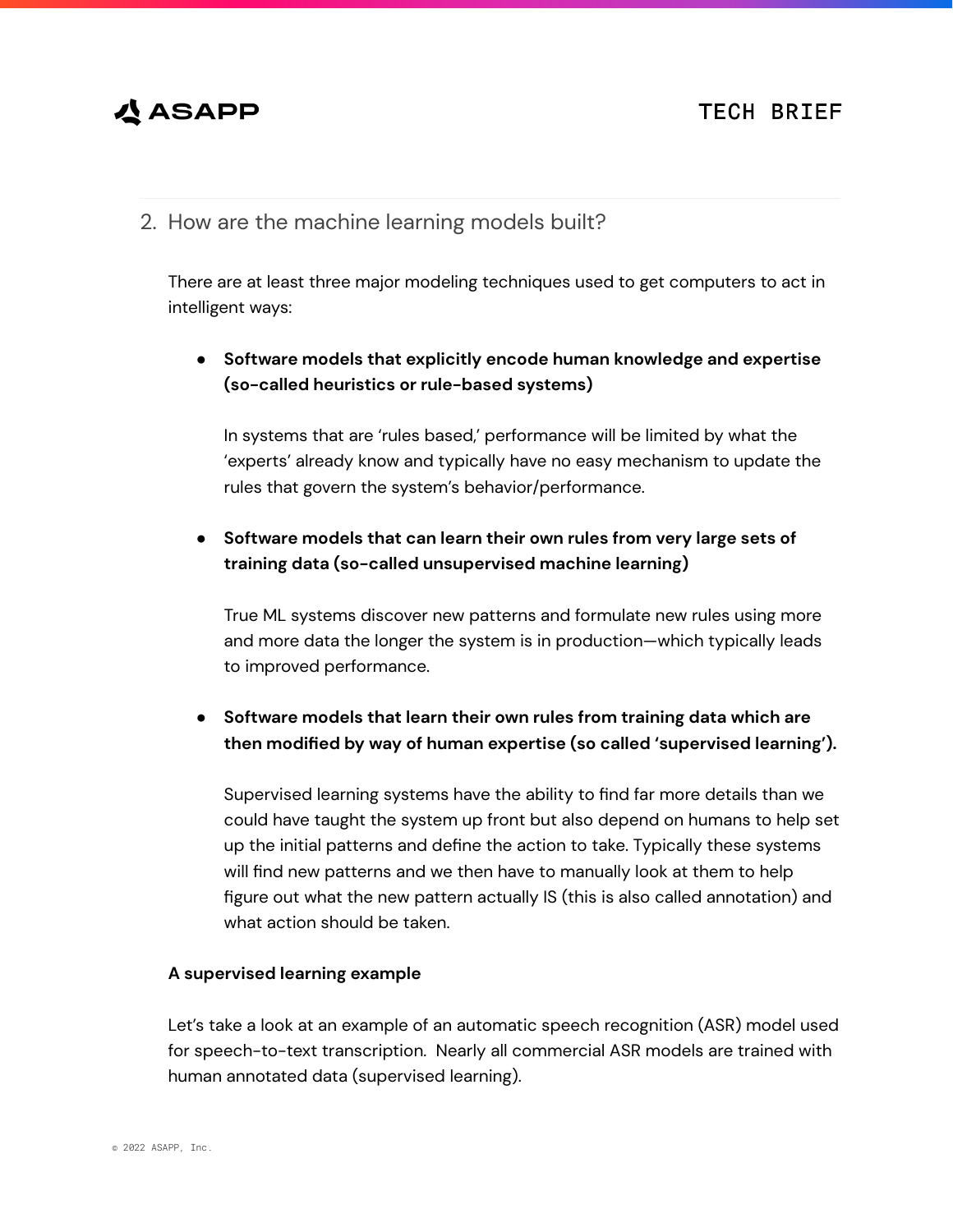### **TECH BRIEF**



LibriSpeech, a speech corpus of 1,000 hours of transcribed audiobooks, is one of the most popular benchmark datasets for ASR R&D. Thanks to the dataset, ASR models can learn rules such as phoneme-grapheme mappings (e.g., "f" -> "f", "aɪ" -> "igh") and context to next word mappings (e.g., "How are"  $\rightarrow$  "you"). Note that the training data can barely encode all possible rules so the models researchers develop need to generalize similar rules given the ones included in the data.

Modern speech-to-text systems employ sophisticated neural networks to implicitly encode the rules. Systems such as Google-ASR and Facebook-ASR are built based on a transformer, an advanced sequential neural network architecture.

ASAPP built a best-in-class ASR system explicitly designed and trained for enterprise contact centers. It is based on a novel multi-stream convolutional neural network (CNN) model, which outperformed the Google-ASR and Facebook-ASR on the LibriSpeech dataset in 2020.

#### **Here are some questions to ask to help you understand how your vendor builds their machine learning models:**

- **Are you building your own models?** Leaders in AI will be building their own models rather than using off-the-shelf tools.
- **What examples can you provide of model performance?** You're looking for insight into how model performance is measured and the associated results.

### 3. Is the data used to train the models relevant to the business?

The ability of machine learning models to perform well in your environment is highly dependent on the quality of the data used to train it. The quality of the data can be characterized by two aspects: 1. The relevance of the data 2. The size of the data.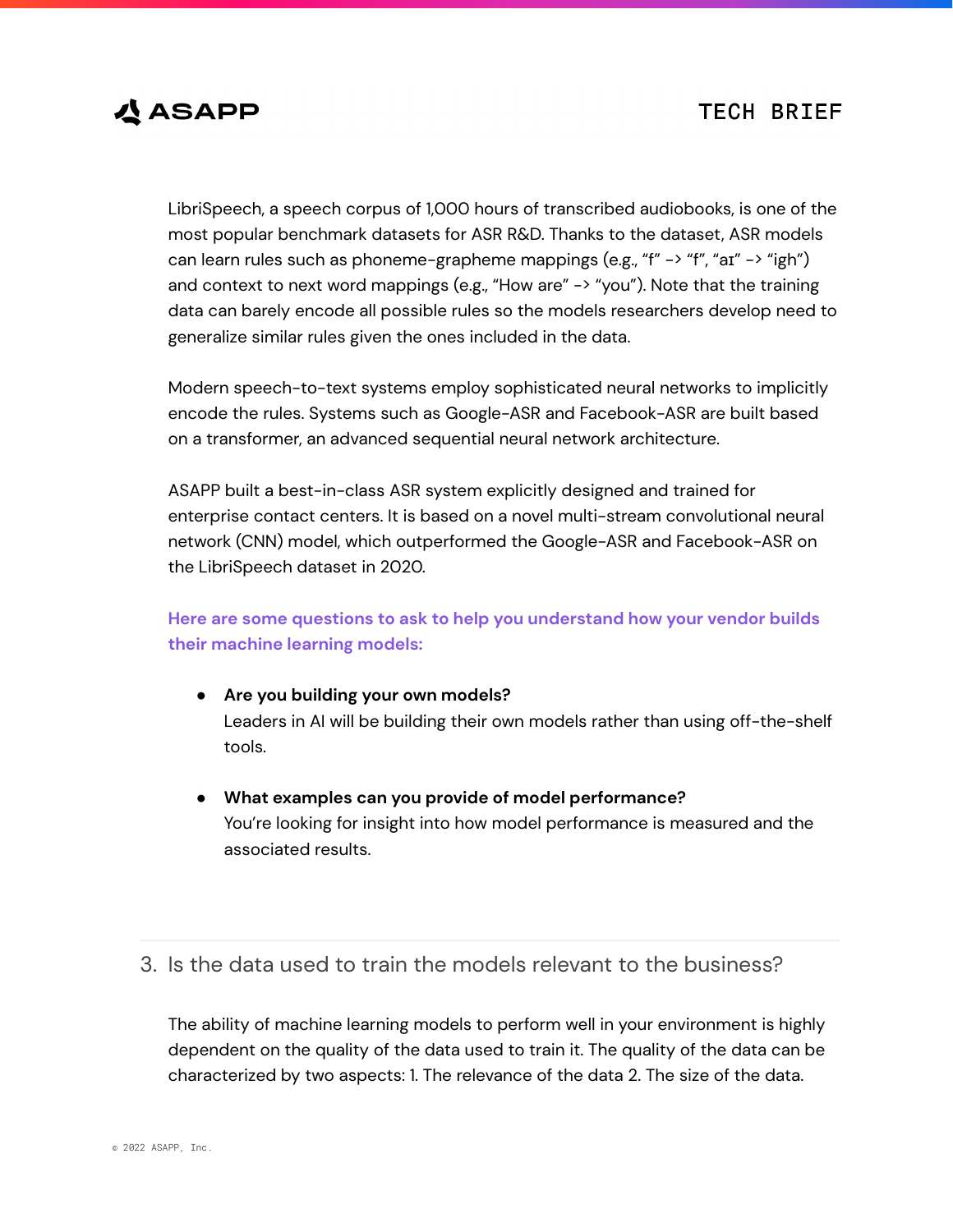# **公 ASAPP**

#### **About data relevance**

Most of the public datasets for conversational AI research, such as ATIS and MultiWoZ, focus on human-machine interactions in order to build chatbot systems. As a result, the data is typically dissimilar to complex human-human conversations, and so less than ideal for training models for conversations that take place between agents and customers (whether by chat or phone.) Further, the lexicon is unlikely to be specific to your industry, and definitely not specific to your business.

#### **About data size**

Obtaining a large amount of training data can be expensive, especially considering the data annotations by domain experts required for supervised learning. Starting with domain-specific data and a good model, it is possible for a vendor to quickly scale its machine learning capability to different customer domains with less data. This problem is known as meta learning or few-shot learning. Popular approaches for solving the problem include prototypical networks and Model-Agnostic Meta-Learning (MAML).

**Here are some questions to ask to help you understand what data is used to train your vendors machine learning models:**

- **Is the core data set you're using from human-to-human conversations ?** If not, you can expect lower performance from the model.
- **Can the model be tuned for my industry? For my business specifically?** Industry-specific training will improve performance. Custom training on your data will make it even better.
- **How do you ensure that you have enough training data?** You're looking for recognition of the challenge and thoughtful approach to addressing it.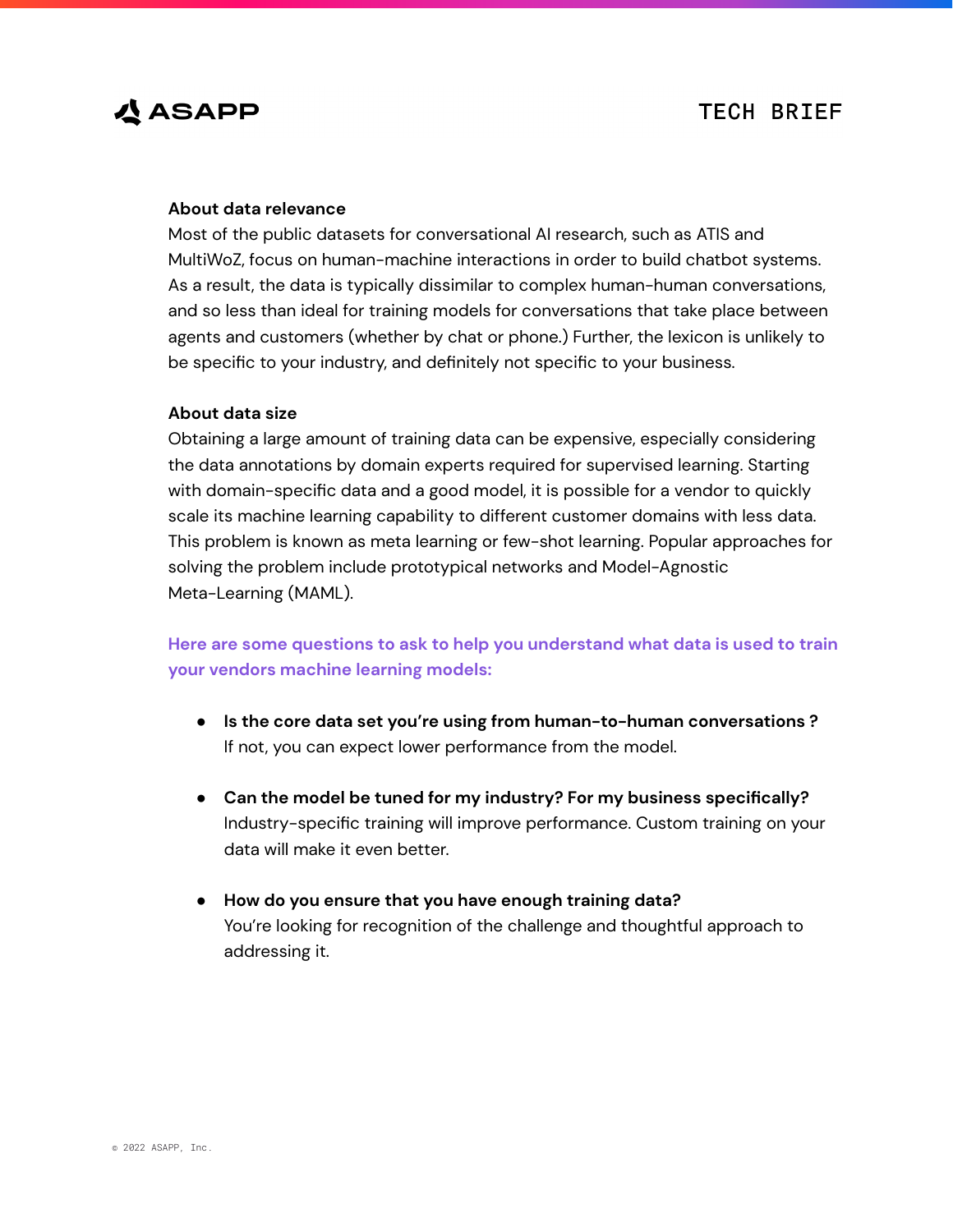# **公 ASAPP**

4. How will the system behave over time? What support is needed?

Simple AI systems recognize patterns and suggest or take action based on a set of rules. These systems require administration to supervise all learning and to write all rules for behavior. They are limited by what the administrator already knows and their ability to imagine all the rules needed. Updates typically require recognition of the need for new learning, the initiative of the admin to instigate updates, and substantial manual work to update the system.

More advanced AI systems continuously self-learn, finding new patterns and adjusting suggestions and actions as they process new data. It is necessary to help set up the initial patterns, and define actions based findings (rules), but then the system learns on its own. It can highlight new patterns, trends, and anomalous behavior, suggest adjustments, and alert an admin to review.

#### **Here are some questions to ask to help you understand how a system will behave over time and what is required to support it:**

- **Is the system all rules-driven or is it self-learning?** You want to understand what resources you'll need to allocate to keep your system current.
- **How do you get feedback on what's working and what's not?** You want to understand how to assess how well the system is serving the needs of your team and what insight you'll get on any changes needed.
- **How can learning be applied across different customer channels?** You want to understand if learnings from voice/calls and chat/messaging are completely siloed or can be used together to inform insights.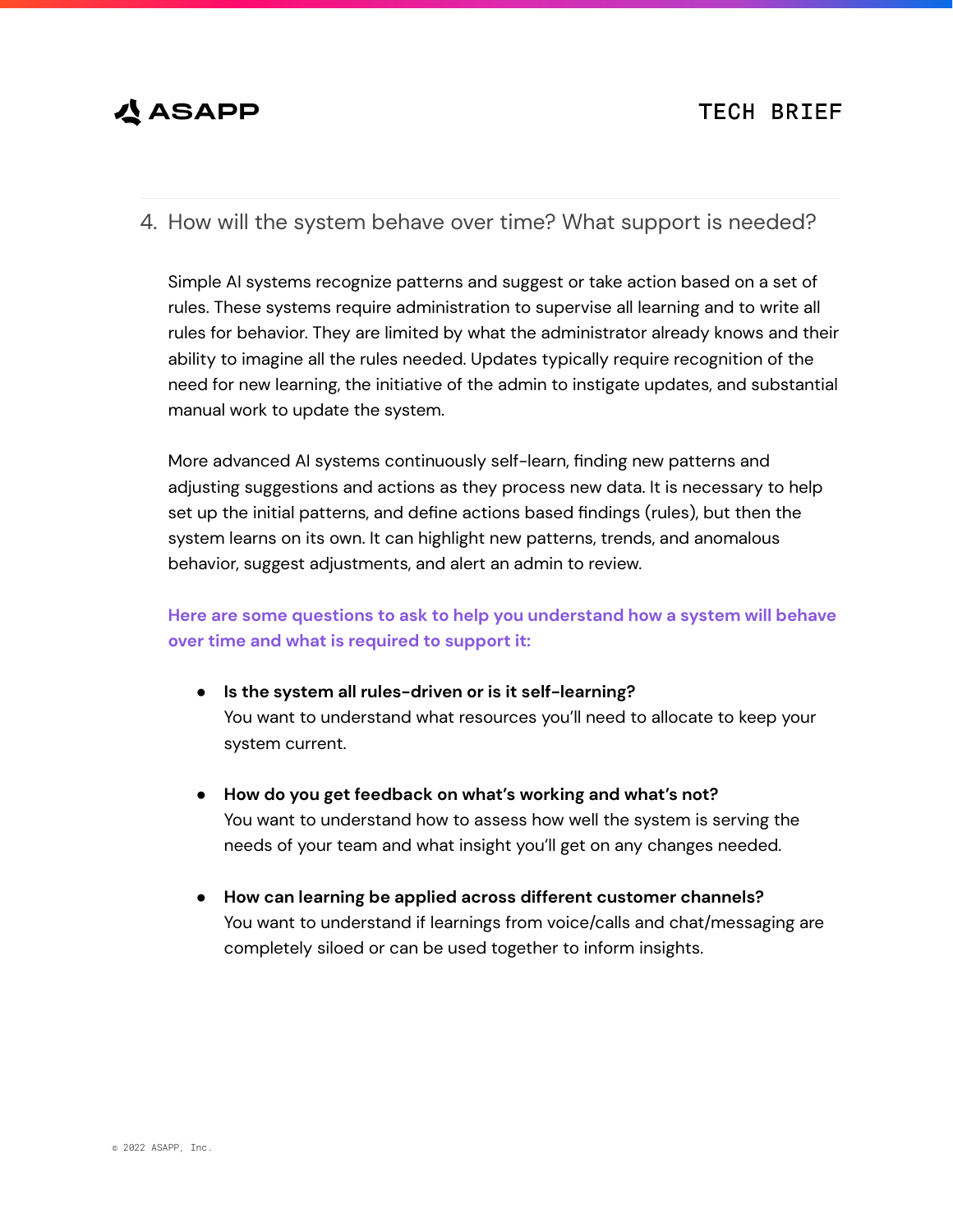# **公 ASAPP**

### 5. AI feels like a black box. How can I understand the workings of this solution better?

As mentioned in the opening, there are a broad range of AI offerings for the contact center on the market today. Vendors who are using AI as a foundational technology are pushing the boundaries of what's possible with AI to deliver extraordinary results. While it all can feel a bit like magic, your vendor should be able to give you some understanding of what's behind the curtain.

#### **Here are some questions to ask to help dive a little deeper into your vendor's AI:**

- **Can I meet with one of your research scientists directly?** You're looking for an easy "yes" followed by a meeting with a research scientist (ideally one that is actually responsible for the models you'll be relying on) that answers your questions and makes you feel knowledgeable.
- **How is this different than <another product I'm considering>?** You're looking for more than a checklist of features here. You want to understand why the differences matter and how they'll impact your business.
- **Where can I read more about your AI?** An active research team will be able to point you to blog posts, papers, peer-reviewed publications, and patents for a more in depth understanding.
- **How does this model grow / change as my business grows and changes?** Adaptability is the hallmark of great machine learning. Look for responses that suggest minimal manual intervention.